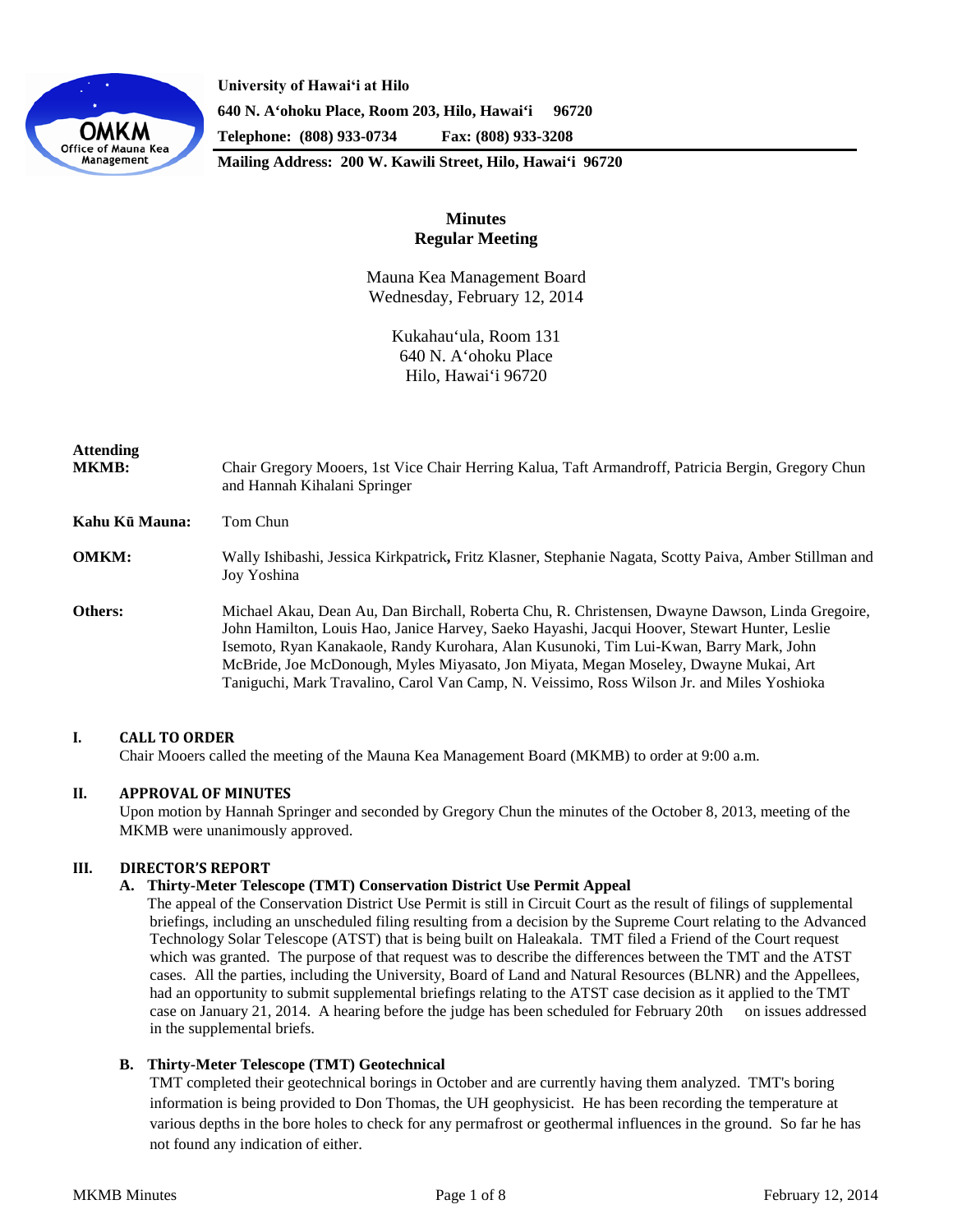## **C. Master Lease**

On November 8, 2013, the BLNR heard the University's request for new leases for the Mauna Kea Science Reserve and mid-level facilities at Hale Pohaku, and an extension of the summit access road easement. Testimony was taken but the BLNR was unable to take action due to a lack of quorum. Testimony included a need for an environmental impact statement for the lease, even though the use under the new lease remains the same, it is a request for a lease term 45 years beyond the expiration of the existing lease which is December 31, 2033. The BLNR deferred taking action until its December meeting. On December 13, 2013, the University asked the BLNR to defer decision making until the University completes the preparation of an environmental document under HRS Chapter 343. The University believed that, although it was not required, it heard the comments and concerns expressed at the November 8th meeting and believed the right thing to do is an environmental review. The BLNR voted to defer action on the University's request for new leases and continuation of the summit road easement until completion of an environmental review. Two of the board members expressed a need that sufficient sublease rent is charged to ensure natural and cultural resource matters are taken care of.

### **D. Rangers Process for Handling Visitors After Sunset**

At the August 14, 2013, MKMB meeting Nelson Ho raised concerns about the process the rangers used to clear the summit after sunset. According to Ho's observations, the rangers were telling members of the public to leave the summit. He did not believe the Office or rangers have the authority to tell people to leave.

This matter was reviewed by the Office for compliance with the 2009 Comprehensive Management Plan (CMP). The CMP states:

Public recreational activities within the Mauna Kea Science Reserve will be allowed from one-half hour before sunrise to one-half hour after sunset. During times of heavy ski and snow play activity, the area may be closed earlier to allow designated personnel to make a sweep of the mountain for stragglers and be able to reach lower altitude by dark.

This matter was immediately discussed with the rangers, whose responsibilities include talking to summit visitors who remain after sunset and requesting these visitors to leave. Rangers do not force them. The rangers recommend guests leave not just because it is a CMP management action, but as a matter of public safety. Once the rangers leave the summit, there is no one patrolling who will be able to help a visitor should an emergency arise. However, to make sure the message is consistent, rangers developed the following dialogue:

Aloha and good evening. At 30 minutes after sunset we ask/recommend people to leave the summit and to go down to a lower elevation for their safety because I will be leaving the summit and no one will be here to help you if something goes wrong. The Visitor Information Station has a great program and telescopes for star gazing and I recommend you stop there on your way down. Thank you for your understanding.

This new dialogue was put into action on August 14, 2013, following the concern expressed by Mr. Ho.

#### **E. Orientation - Mountain Related Staff and Observatory Personnel**

As part of the CMP implementation, one of the actions was to have stakeholders of the mountain go through an orientation of the natural and cultural resources. Our goal was to have the rangers and employees at the mid-level facilities and observatory personnel, including summit staff and headquarters' staff, attend the orientation session by the end of 2013. All employees and 90 percent of the observatory staff have gone through the orientation. We are now scheduling orientation for commercial tour operators and their staff.

#### **F. Hawaii District Science and Engineering Fair - Anne Nakamoto**

Anne Nakamoto had another great entry in this year's Hawaii District Science and Engineering Fair. Anne is an 8th grade science student at Waiakea Intermediate School and a student in Mr. Steve Zeiher's science class. Anne conducted laboratory feeding experiments on the invasive ant species *Cardiocondyla kagutsuchi. C.kagutsuchi* is the only invasive ant species known to be present above the Mana Road / Maunakea Summit Access Road junction and at Hale Pohaku. Normal ant baits used were a cocktail including peanut butter (lipid), spam (protein), and jelly (carbohydrate). Anne found that peanut butter is not a necessary bait for monitoring but also is not a repellent, while spam or jelly are equally attractive. This knowledge will help ensure that the most effective means of controlling ants on Maunakea are applied. Serving again as her mentor was UH Hilo professor Dr. Jesse Eiben, the scientist that has been working with the office for the past eight years on wēkiu bug and arthropod research. Anne was invited again to the Hawaii State Science & Engineering Fair on Oahu in early April.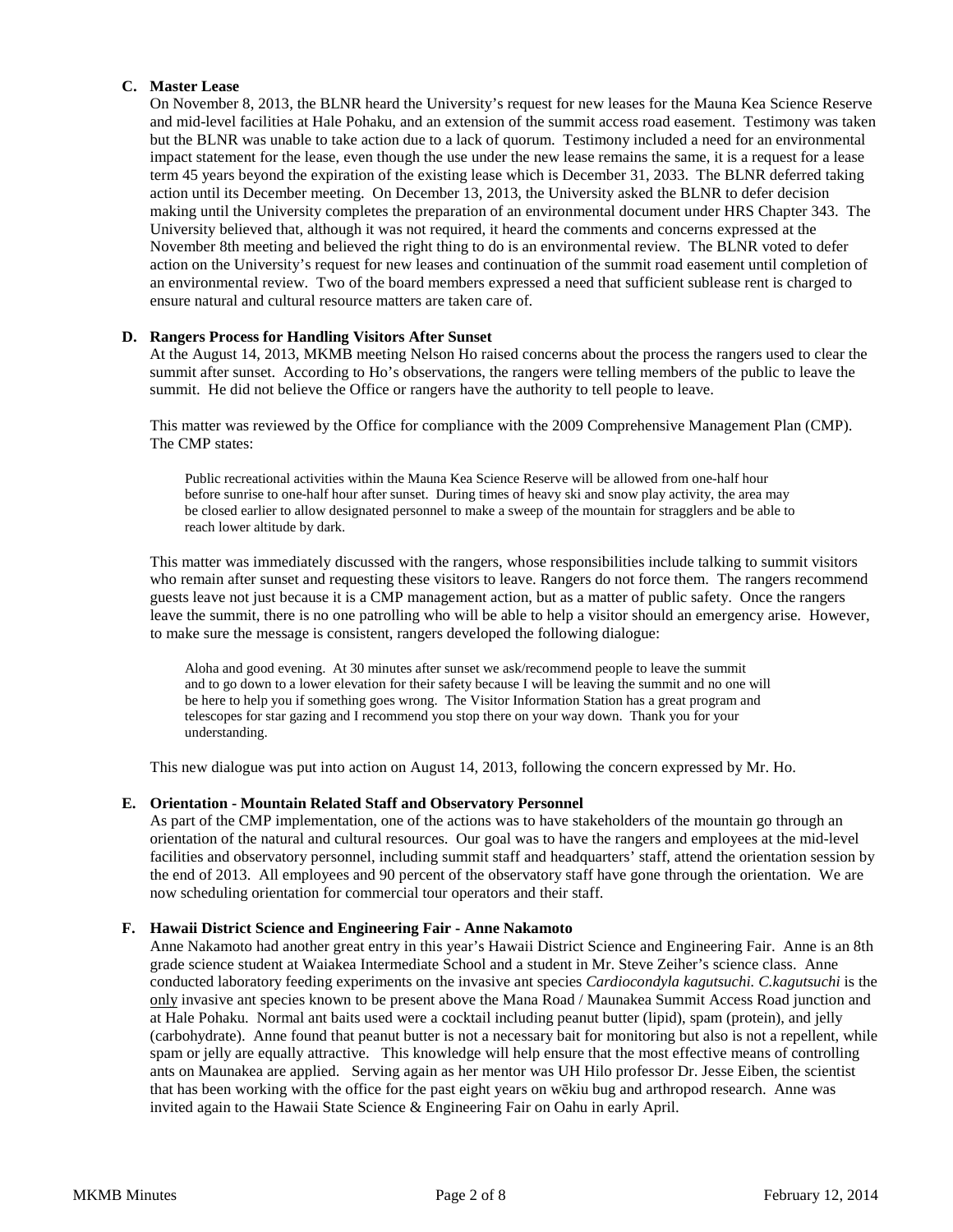## **G. Maunakea Spelling**

The office will be changing the spelling of the name for Maunakea. Instead of two separate words, it will be spelled as one word. After consulting with Kahu Kū Mauna about place names on the mountain as part of the mapping project that office staff are spearheading, Kahu Kū Mauna explained that Maunakea as one word is site-specific. When spelled as two separate words it is a generic description for white and mountain, applicable to any white mountain. As a result there are a number of changes in the spelling of names that will follow this principle. This change is consistent with a report by the Hawaii Board on Geographic Names, the entity for designating official names and spellings of geographic features in the State of Hawaiʻi, and has been submitted to the U.S. Board of Geographic Names for federal agency use. At the next meeting, Fritz Klasner and Amber Stillman will provide an update on the mapping project as they gather and verify additional place names.

## **H. Keiki and Kupuna Project**

Wally Ishibashi has been working with Louis Hao of the Department of Hawaiian Home Lands on a kupuna project which brings keiki and grandparents together and where the grandparents talk about the "old" days, how things were done and how they went about their daily lives. This project evolved when we were thinking about how we could learn about everyday practices and protocols and the Hawaiian way of life. Wally is videotaping the "talk story" sessions which we want to preserve, share, and be part of our ongoing learning and emersion process.

### **I. Volunteer Activities**

Thanks to Fritz Klasner for his energy and effort in overseeing and managing this volunteer program. The volunteer stats for 2013 included 8 volunteer days, 225 volunteers for a collective 1,747 hours. A total of 363 bags of weeds were pulled and over 200 silverswords were planted. This compares to 112 volunteers, 872.5 hours and 205 bags of weeds pulled in 2012, the first year of the program which was initiated in March. The first volunteer day for 2014 was February 1st where 58 bags were pulled by 44 volunteers.

The next volunteer date is March 1st with students from Keaukaha's Ke Ana Laʻahana Charter School and their parents volunteering to help pull invasive weeds.

Several volunteer events are being planned for the period April through July and will be posted on the website.

### **IV. KAHU KŪ MAUNA COUNCIL (KKMC)**

Tom Chun reported the Council met last on Wednesday, February 5th. The Council took up two agenda items: 1) TMT sublease, and 2) Mauna Kea Support Services' request to install a photovoltaic system at Hale Pohaku. Both of these will be covered later in this meeting.

Mr. Chun commented that this sublease process gives us the opportunity to review what was done previously and what might go on in the future. Having open discussions and having input from the public will insure that the sublease will be in the best interest of the people and of the entities already there. He also believes that Maunakea is Crown Lands. When the state was given the lands back from the federal government, the state had a fiduciary duty to look after those lands in the best interest.

### **V. Committee Reports**

### **Environment Committee – Fritz Klasner**

The invasive species plan development continues. Dr. Cas Vanderwoude with the Hawaii Ant Lab has partnered with the office in writing of the plan. Under his guidance this is taking a risk identification and prioritization approach to help best guide our efforts and the resources available. Then as more resources become available we can immediately direct these resources to the next highest priority. This implements the CMP adaptive management principles and will ultimately require a site plan approval by DLNR.

In the meantime, while this is being prepared, we are implementing the draft components as they are developed. Facility inspections are conducted quarterly at all summit facilities and monthly at Hale Pohaku. No new invasive species have been identified since the last MKMB meeting with the exception of a non-flying wasp found at the summit. It is a deliberately introduced species used as a bio-control agent. It is pervasive and is all over the summit. The implication is it is likely wind dispersed.

Yellow-jacket wasps have been reported at Hale Pohaku on occasion recently so we have been consulting with the U.S. Geological Survey and National Park Service scientists that have similar experiences at Hawaii Volcanoes National Park and Haleakala National Park to figure out what to do next in that kind of environment.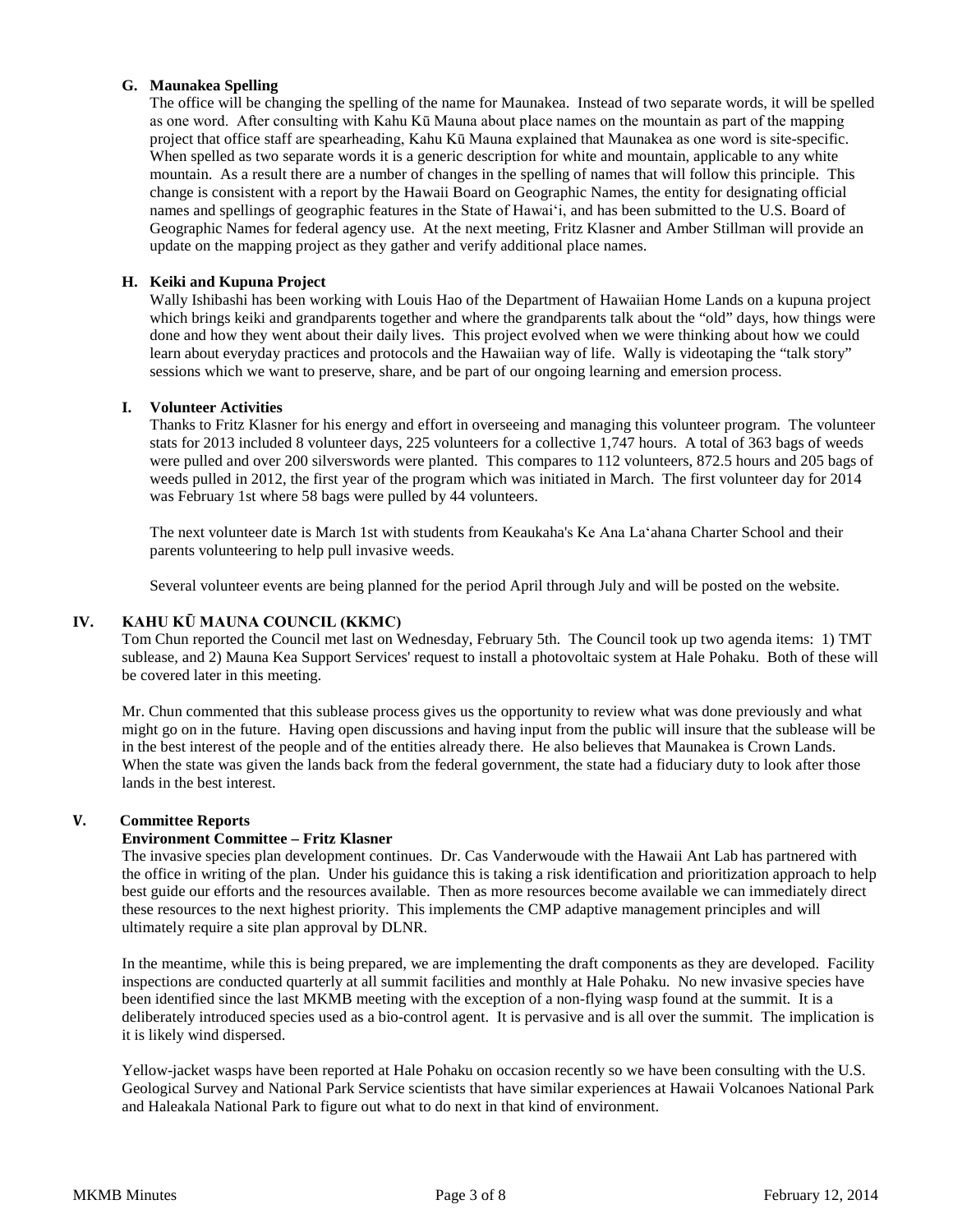Additionally, a contract was recently awarded to develop an online invasive species inspection request and recordkeeping program, which is a CMP implementation item. This is intended to be a way to provide the vendors a way to request, a way for us to inspect, and a way to record it and mutually track and keep records in an efficient way. This system will also have an online delivery mechanism for the user orientation.

Annual arthropod surveys conducted by the Bishop Museum and Dr. Jesse Eiben observed empty post holes were of potential concern as lethal traps. We have worked with all of the facilities and either capped or filled all the empty post holes. That concern identified in past reports has been addressed.

Every fall the reporting of dead birds at the summit tends to spike. Most commonly reported is the red-billed leiothrix, an introduced species, likely due to exhaustion and dehydration. Following consultation with DLNR and the U.S. Geological Survey, OMKM will only report dead native birds, dead banded birds, or true mass die-offs of birds on Maunakea. The state does not have the resources to track an occasional dead bird.

Permafrost was found on Maunakea in the 1960s at Puʻuwēkiu, Puʻupōhaku and in Pu'uhaukea. Presumably it is a relic from past ice ages. It is an important source of water for summit life, stabilizes the cinder cones, and is a scientific repository of past climate and biological information, such as arthropod DNA. Scientists from the University of Hawaii and the University of Alaska have been helping us study and look for it. The University of Alaska partner in the project, Dr. Kenji Yoshikawa, works extensively with middle school students throughout the world. Kenji went to Hilo Intermediate School late last year and installed the same type of permafrost equipment in the schoolyard. We will be working with them in coming years so they can look at their soil conditions and see how it varies between Hilo and the summit of Maunakea as well as do comparative work for these middle school students as a world geography lesson.

### **VI. NEW BUSINESS**

**A. Mauna Kea Observatories Support Services - Installation of a Photovoltaic System at the Hale Pohaku Mid-Level Astronomy Facilities**

The purpose and objective of installing a photovoltaic system is to reduce electrical costs at the mid-level facilities at Hale Pohaku, and to have the system installed by August 8, 2014.

Background Information. The University of Hawaii at Mānoa is executing a campus-wide project involving the installation of photovoltaic systems on several buildings on the Mānoa Campus. Mauna Kea Observatories Support Services (MKSS) qualifies as a Mānoa project because it is attached to the Institute for Astronomy. The proposed system will be a 100 kilowatt system and is estimated to save about \$30,000 in electrical costs annually. By participating in this program, MKSS will pay a reduced fee for the cost of hiring of a consultant to evaluate electrical contractors' proposals for the design and installation of all the proposed Mānoa photovoltaic systems. Once installed MKSS will pay the purchasing power contractor at a discounted rate and will not be responsible for maintaining the system. MKSS has an agreement with HELCO for a net metering agreement that expires on August 8, 2014. HELCO may not be willing to extend the deadline because it is near or will be exceeding capacity to absorb additional solar power.

#### Kahu Kū Mauna

Kahu Kū Mauna reviewed this project on February 5th and had no objections.

#### CMP Compliance

This project was reviewed for compliance with the Comprehensive Management Plan.

#### DLNR

MKSS will consult with DLNR regarding a permit for this project.

#### OMKM Recommendation

OMKM recommends the MKMB classify this proposal a minimal impact project because it does not involve excavation; does not impact historic properties or native vegetation; the footprint of the building does not change; and the impact to the immediate surroundings is minimal.

#### **Conditions**

OMKM recommends the following conditions:

- 1. Inquire with DLNR's Office of Conservation and Coastal Lands (OCCL) whether a permit is needed for the installation of the cable and antenna.
- 2. If a DLNR permit is required, submit a copy of the permit and correspondence with DLNR to OMKM.
- 3. If applicable, comply with the DLNR permit conditions.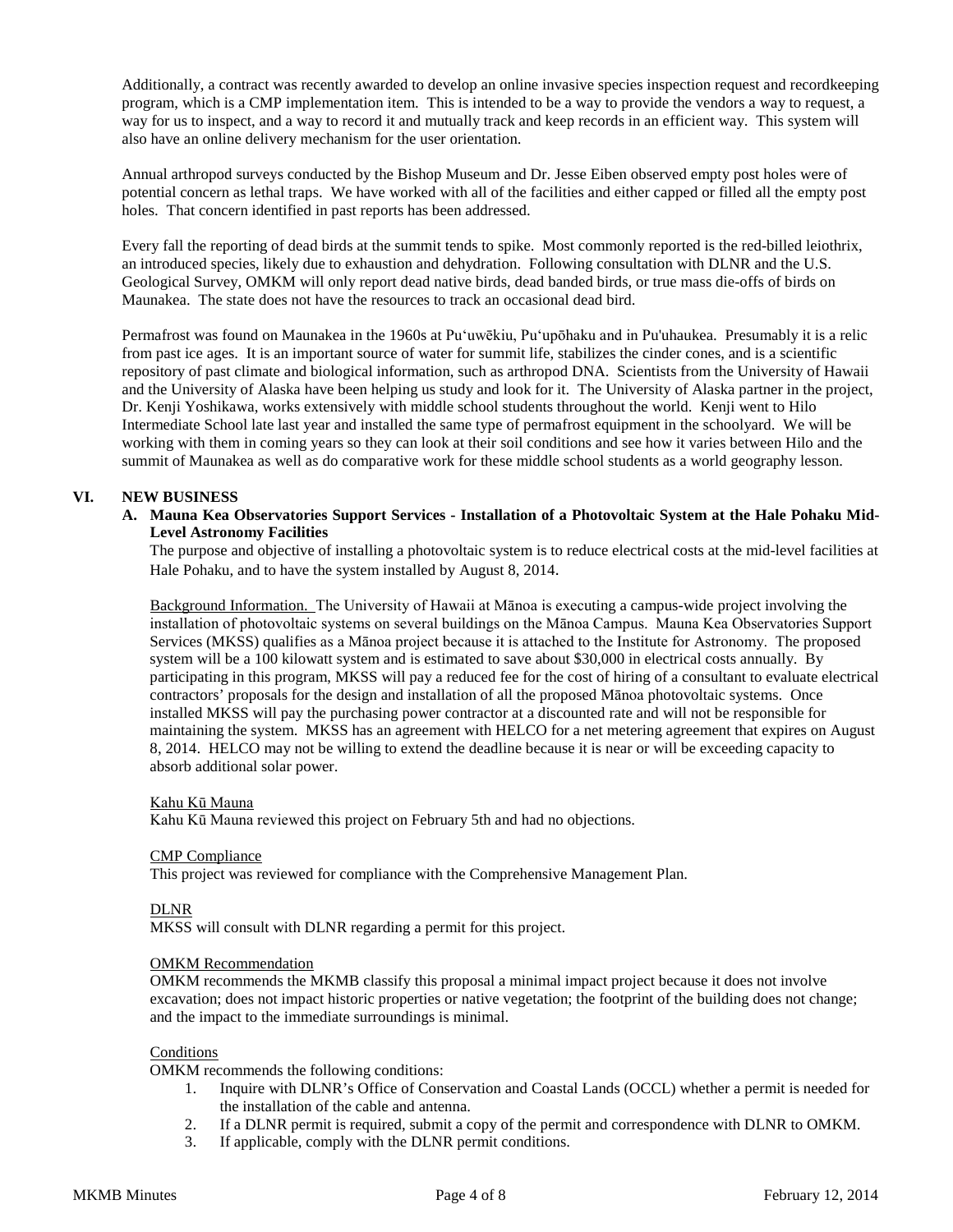- 4. Notify OMKM in writing at least 5 days prior to beginning any on site work.
- 5. Arrange with OMKM's construction monitor to be on site when activities commence to ensure the construction crew is aware of OMKM's project and construction conditions.
- 6. Arrange with OMKM for an orientation of the cultural and natural resources for all members of the construction crew.
- 7. Ensure adequate communication with HP users of any scheduled interruptions to electrical power.
- 8. Ensure materials, equipment and heavy vehicles are inspected for invasive species prior to entering the mid-level facilities.
- 9. Comply with all applicable CMP actions.
- 10. Ensure that loose tools or equipment are not left unattended and are properly stored at the end of the day.
- 11. In the event of high winds, take adequate precautions to ensure debris or equipment are not blown from the job site.
- 12. Remove and properly dispose of all waste material.
- 13. Allow OMKM rangers to visit and monitor activities
- 14. The approval may not be transferred or assigned.
- 15. Notify OMKM in writing when activity associated with the project is completed.

#### Action

It was moved by Patricia Bergin and seconded by Herring Kalua to approve this project.

Chair Mooers inquired if at some point MKSS would own the panels or would it be owned by the company installing the system. Stewart Hunter replied it will be owned by the company for the term of the agreement, typically for about 20 years, after which they turn it over to MKSS depending on what is negotiated in the Power Purchasing Agreement.

Hannah Springer asked if the inspection protocols and personnel were presently in place. Mr. Hunter replied the inspection protocols for bringing up the equipment are presently in place. Personnel will be trained and be given a resources briefing prior to working.

Chair Mooers called for a vote in favor of designating the project as minimal impact. The motion was carried unanimously.

### **B. Thirty-Meter Telescope (TMT) Sublease**

Chair Mooers stated the importance of understanding that the MKMB is making a recommendation and not a decision on the matter. The MKMB is not a decision-making body. In its approval of the TMT project in 2010 the UH Board of Regents (BOR) set several approval conditions including the following: that the BOR will consult with the MKMB in regards to the sublease negotiations; the BOR negotiate in good faith to secure substantial funding in the form of sublease rent for the TMT that should be applied specifically for the management of the Maunakea lands; and that the MKMB be provided the opportunity to vote on whether to recommend approval of the sublease.

The BLNR also had a number of similar conditions when they issued the Conservation District Use Permit (CDUP) for this project in 2013. It requires payment of a substantial amount from the sublease rent to be deposited into the Mauna Kea Lands Special Fund, again to be used solely for the management of Maunakea. The mitigation measures contained in the environmental impact statement and in the Conservation District Use Application (CDUA) are made part of the permit and all mitigation measures and management actions pertained in the historic preservation litigation plan, construction plan, historic and archaeological site plan and maintenance plan, and arthropod monitoring plan are incorporated in the conditions of the permit.

Chair Mooers reiterated the item today is to discuss the sublease and whether or not this body will make a recommendation to the UH BOR. The MKMB is an advisory body and does not have the authority to approve the proposed terms of the sublease nor is the recommendation made by this body a final decision on the approval of the TMT sublease. This meeting is not a public hearing nor is it a public hearing required by any statute or rule. The Board is requesting that all comments be relevant to the proposed sublease under consideration and a 3-minute time limit be kept on testimonies.

#### Proposed Sublease Terms

Director Nagata explained that the major sublease terms address three key points: rent, decommissioning, and what happens if a new master lease is approved by the BLNR.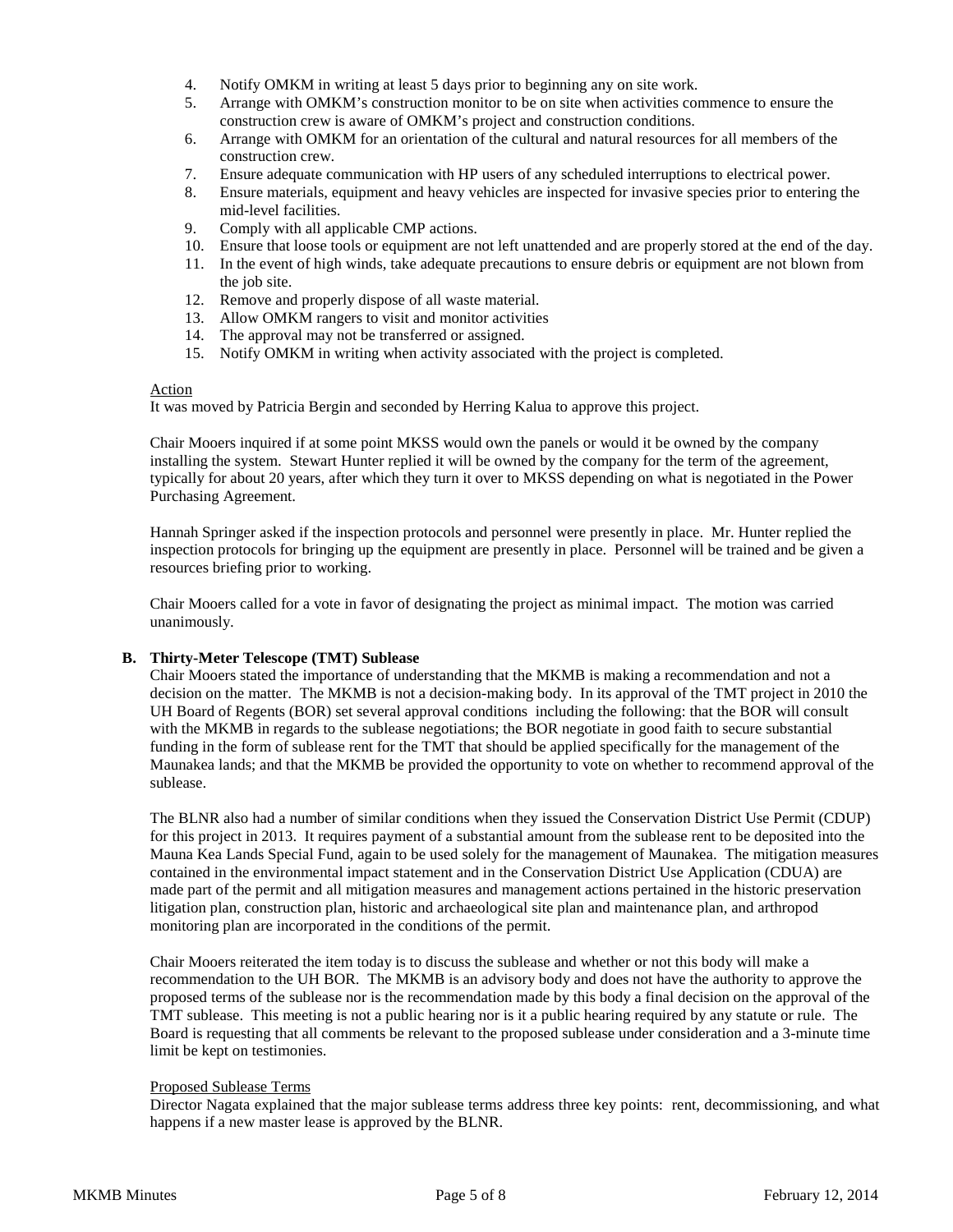### I. Rent

Generally for projects that include a construction period, rent payment starts when the project becomes operational. In this case, the University has requested, and TMT agreed, that it should start paying rent upon approval of the sublease by the BLNR. A schedule for the amount of rent was determined based on construction milestones:

| Lease Year   | Annual Rent | <b>Construction Milestones</b> |
|--------------|-------------|--------------------------------|
| $1 - 3$      | 300,000     | Civil Construction             |
| $4 - 5$      | 400,000     | Telescope Enclosure            |
| $6 - 7$      | 600,000     | Telescope Structure            |
| $8-9$        | 700,000     | Instruments & Mirrors          |
| 10           | 900,000     | Commissioning                  |
| 11 and later | 1,000,000   | Operation of Observatory       |

TMT has agreed to index these payments so that each year TMT will adjust the payments according to a Consumer Price Index (CPI) that is generally used by the real estate profession.

The University will deposit the rent in accordance with the laws of the State of Hawaii, specifically the Mauna Kea Lands Management Special Fund (Act 132, HRS Section 304A-2170). Each deposit shall be net of the funds paid to the Office of Hawaiian Affairs (OHA). The deposited funds as required by law can only be used for the management of Maunakea. The University will be responsible for paying OHA its share of the rent received.

#### II. Length of Sublease and Current Master Lease vs. New Master Lease

The sublease with TMT will be under, and subject to, the current master lease (General Lease No. S-4191) that expires on December 31, 2033. If a new 65-year master lease is issued to UH, there will be a mutual cancellation of the current master lease and the TMT sublease will be subject to and concurrent with the terms and conditions of the new master lease which form and content are consistent with the lease document submitted to the BLNR on November 8, 2013.

#### III. Decommissioning

Upon termination or expiration of the sublease, TMT, at its sole cost and expense, shall either surrender the subleased premises with all improvements, or shall decommission and remove the TMT facilities and restore the land in accordance with the CMP and the Decommissioning Plan (DP) for Maunakea Observatories and any amendments.

TMT shall develop and periodically update a Decommissioning Funding Plan which includes financial mechanism(s) in accordance with the DP that provides assurances to the UH that sufficient funds will be available for decommissioning the premises and for restoring the site. TMT's Decommissioning Funding Plan, together with documents that UH may request to verify the availability and adequacy of decommissioning and site restoration funding, shall be submitted to the University for review and approval. If the University determines the Decommissioning Funding Plan is insufficient, TMT and the University shall negotiate to determine the amount of additional funding that is needed and TMT shall provide additional funding assurance mechanisms.

Upon termination or expiration of the sublease, TMT shall carry out the decommissioning and site restoration according to a Site Decommissioning Plan which TMT is to develop and receive approval in accordance with the DP.

If the sublease expires or is terminated prior to the expiration of the master lease and the TMT facilities still have remaining useful life, UH has the option to relieve TMT of its decommissioning obligations. TMT shall be permitted to surrender the premises to the University on terms mutually agreed to which may include payment of an amount from TMT to be held in reserve for future decommissioning in exchange for the University's assumption of the decommissioning obligations.

Director Nagata added that TMT is currently forming an international organization to be called the TMT International Observatory, LLC (TIO).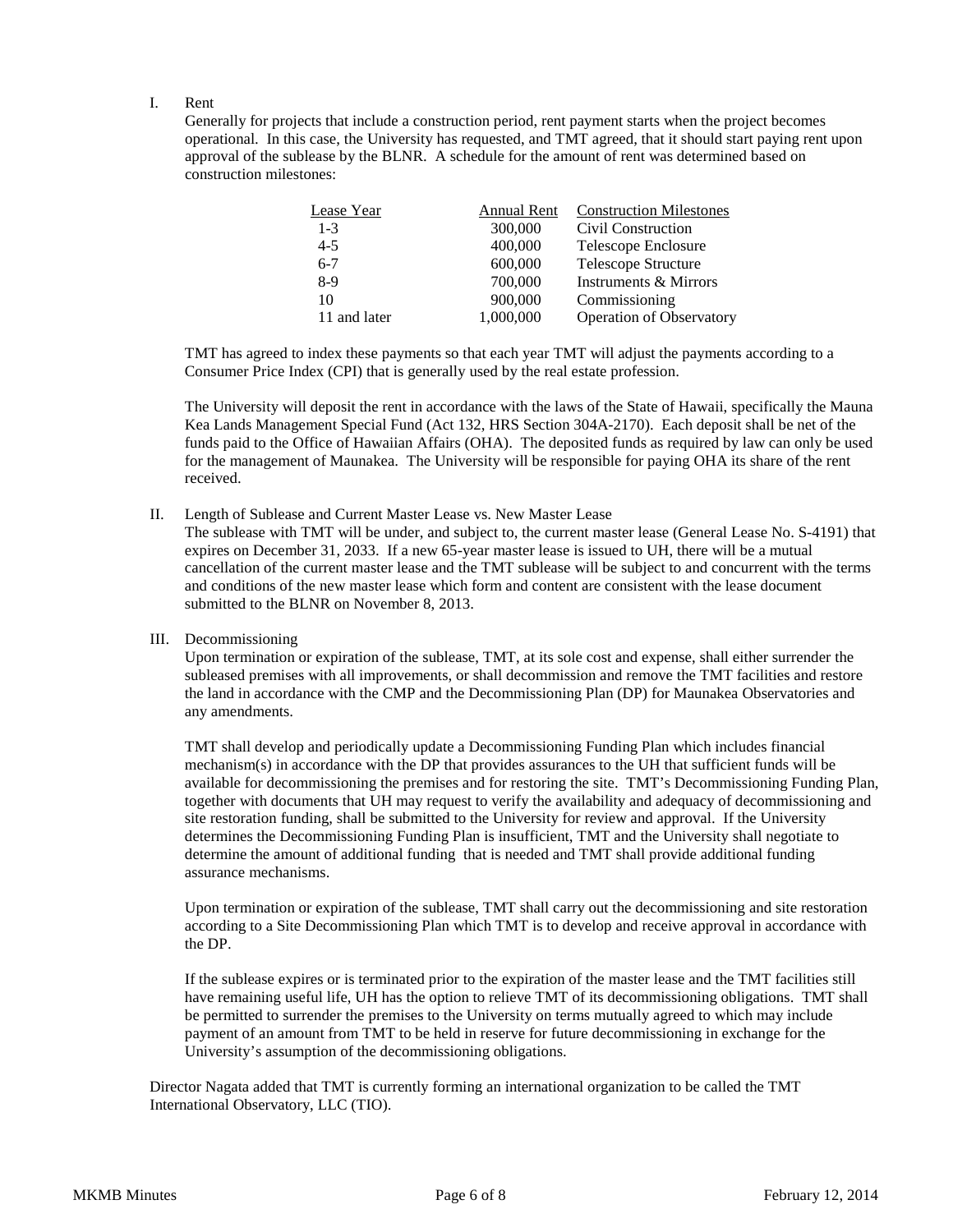### Kahu Kū Mauna Council

Kahu Kū Mauna reviewed and discussed the sublease terms at its February 5, 2014, meeting and did not have any objections to the sublease terms. The Council expressed concern about the University's commitment should the amount of money collected fall short of what it costs to manage the mountain, that the University shall make up the deficiency. The Council was reassured that the University is committed to its financial obligation especially because the BLNR made the BOR responsible for implementing the CMP.

The Council is also aware that TMT is entering into a sublease agreement that falls under the control of the current master lease which expires on December 31, 2033, and that the University will be requesting approval of a new master lease which content is similar to the draft of a new master lease that was presented to the BLNR on November 8, 2013. The new master lease would contain conditions requiring the continuation of the communitybased management, which would include entities such as Kahu Kū Mauna and the MKMB; management polices and requirements approved by the BLNR, including the CMP and its sub plans; Act 132 which requires all fees, including rent, to be deposited into a Mauna Kea Lands Management Special Fund which can only be used for the management of Maunakea; and recognition and affirmation of the constitutional right of Native Hawaiians to exercise their traditional cultural practices subject to reasonable regulation. If a new master lease is approved with the aforementioned conditions, TMT would be subject to those new conditions including an extended sublease of about 65 years.

The Council asked about the TMT's obligation to decommission and it was reiterated to them that the obligation is secured by requirements of the BLNR approved DP which includes having the funding in place to cover the cost to execute decommissioning. Further, BLNR made it a condition in the permit that decommissioning is a CMP requirement.

Kahu Kū Mauna wished to remind the University of its position when it reviewed the TMT project prior to approval by the BOR:

**"**Kahu Kū Mauna stands against any construction project that brings substantive impact to the summit of Maunakea. As such, we have strong reservations about the TMT project being planned for the North Plateau. After considerable deliberations, we find that our reservations are not sufficient to stand against the project, and we are in agreement that the leaders of the TMT project have demonstrated intentions of responsible tenancy that strives to meet the standards established by OMKM, therefore making their proposal less objectionable to the council.

As the Hawaiian advisory council to OMKM, we support the responsible stewardship of Maunakea and the policies that lead to a system of best management practice. We encourage collaboration and the sharing of resources among the tenants, the eventual decommissioning and removal of all observatories, and the complete restoration of the summit of Maunakea."

The Council realizes that the removal of telescopes will occur over the long term, but continues to seek the eventual removal of more telescopes over time. The Council is also aware that without a long term land tenure such as a new master lease, there would no longer be an entity that would actively and earnestly manage Maunakea to protect the resources given that DLNR, to which the University's land would revert, lacks the resources to manage the mountain.

On this basis Kahu Kū Mauna did not have objections to the sublease terms.

Kihalani Springer asked if other facilities besides the proposed TMT are subject to review and approval of their decommissioning plan and funding.

Director Nagata explained all of the existing facilities on the summit are under the control of the existing master lease which was drafted in 1968. At that time they did not have the conditions regarding decommissioning as spelled out in the Decommissioning Plan approved by the BLNR. However, if any of the existing facilities renegotiates their sublease, they will then be subject to all the decommissioning requirements in the DP.

#### Public Testimony

The following spoke in support of the Thirty-Meter Telescope sublease: Jacqui Hoover, Roberta Chu and John McBride. Mr. McBride added he is a tour operator wishing to share the cultural significance of the mountain and pleaded to consider Native Hawaiian tours on Maunakea.